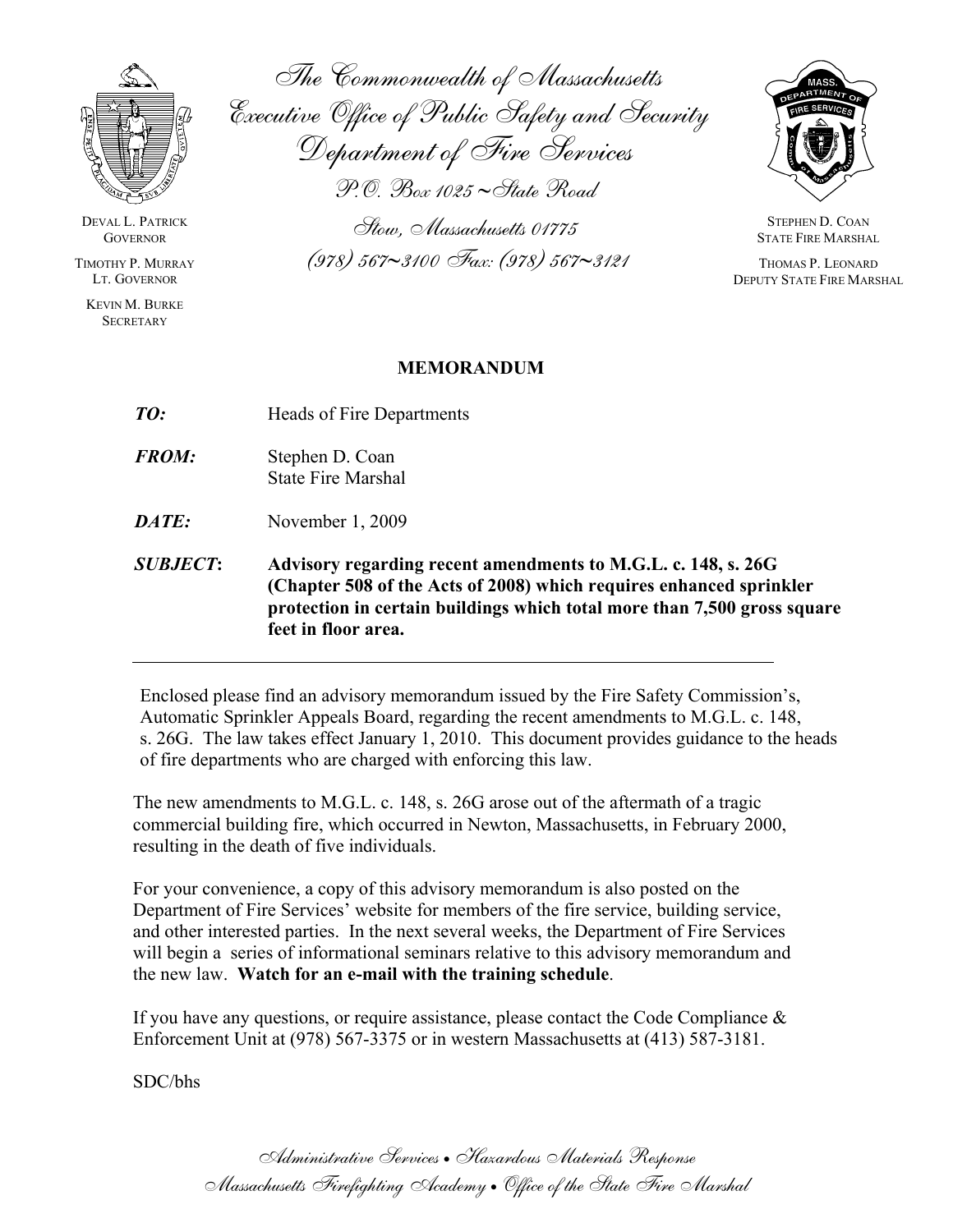

DEVAL L. PATRICK **GOVERNOR** 

TIMOTHY P. MURRAY LT. GOVERNOR

KEVIN M. BURKE **SECRETARY** 

The Commonwealth of Massachusetts Executive Office of Public Safety and Security Fire Safety Commission Automatic Sprinkler Appeals Board  $P.$ O. Box 1025  $\sim$  State Road Stow, Massachusetts 01775 (978) 567-3181 Fax:(978) 567-3121

JOHN J. MAHAN **CHAIRMAN** 

MAURICE M. PILETTE VICE CHAIRMAN

#### *MEMORANDUM*

| TO: | <b>Interested persons</b> |  |
|-----|---------------------------|--|
|-----|---------------------------|--|

**FROM: Commonwealth of Massachusetts, Fire Safety Commission's Automatic Sprinkler Appeals Board** 

**DATE: October 14, 2009** 

**RE: Advisory regarding recent amendments to M.G.L. c. 148, s. 26G (Chapter 508 of the Acts of 2008) which requires enhanced sprinkler protection in certain buildings which total more than 7,500 gross square feet in floor area.** 

#### **Introduction**

**Because of the unique characteristics of each building construction project, the Board realizes that it is not possible to address all aspects of this law in a single guidance document. As the Board hears appeals based upon the newly revised law, the Board anticipates that some of the conclusions found in this document may be subject to further review and possible modification. Accordingly, persons should closely monitor further guidance and decisions from the Board regarding this matter.** 

The Commonwealth of Massachusetts' Fire Safety Commission and the Automatic Sprinkler Appeal's Board (hereinafter referred to as "the Board"), has received several requests for guidance regarding the recent amendments to M.G.L. c.148, s.26G (Chapter 508 of the Acts and Resolves of 2008), which requires an adequate system of automatic sprinklers to be installed in certain buildings or structures totaling more than 7,500 square feet. Under s. 26G, this Board has jurisdiction to hear appeals from orders issued by heads of the fire department who are charged with enforcing the law. Under the authority of M.G.L. c. 30A, s. 8, the Board is issuing this advisory guidance document to assist heads of fire departments and building owners to understand the basic requirements of this law.

In developing this document, the Board has used its best efforts in developing guidance consistent with the language of the statute, legislative intent, related cases and common sense. This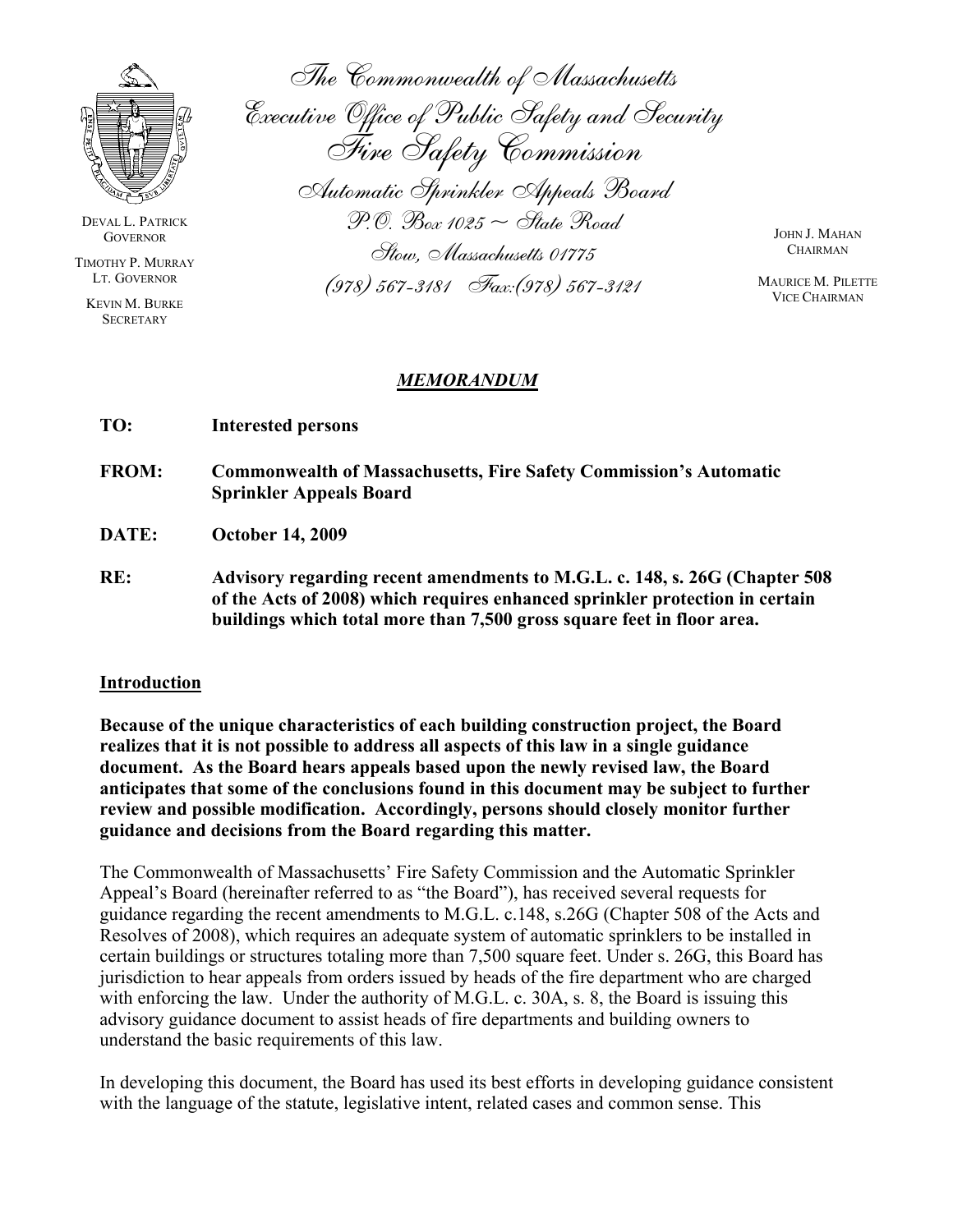document is not intended to be the final word on this matter or meant to be a substitute for a good faith, reasonable interpretation of the statute by the head of the fire department. In determining whether a building is subject to this law, the head of the fire department should make fair, consistent and well-reasoned determinations, based upon the reading of the law and the specific factors that exist for a particular building.

## **1. How did the law change?**

The law changed in two significant ways. First, the law will now be applied uniformly throughout the state in all cities and towns. The provisions of M.G.L c. 148, s. 26G, in various forms, have been law since 1982. However, until this recent amendment to M.G.L. c. 148, s. 26G (c. 508 of the Acts of 2008), the law only applied within those cities and towns that adopted the law by local option. However the law now applies to all municipalities on a statewide basis.

The second major change expanded the instances in which sprinkler systems will be required. The law limits the installation of sprinklers to new buildings and buildings subject to major alterations or additions if said buildings feature more than 7,500 gross square feet in floor area. Under the old law, the construction of an addition required sprinklers in the "addition only." The new law requires sprinklers to be installed based upon the building's sum total of square feet (s.f.) in floor area "in the aggregate." As an example, under the new law, if you have an existing building that has 5,000 s.f. of floor area and you are constructing a 3,000 s.f. addition, you will now be required to install an adequate sprinkler system throughout the building, since the building will now total over 7,500 s.f. in the aggregate (8,000 s.f.).

# **2. Why was the law changed?**

The legislative activity to amend the provisions of M.G.L. c. 148, s. 26G arose in the aftermath of a tragic commercial building fire, which occurred in Newton, Massachusetts in February, 2000, resulting in the death of five individuals. It was the Legislature's intent to apply the law throughout the state. This reasoning is based upon the long-standing, fire safety principal that sprinklers save lives. Additionally, there was the desire to eliminate a perceived loophole, which existed in the old s. 26G. Under the old law, if you were only constructing an addition to a building without any major modifications to the existing building, a sprinkler system was required in the "addition only" if the addition itself contained over 7,500 s.f. in floor area. A building could have been added to by means of a series of smaller additions (7,500 s.f. or less) over the course of many years, resulting in the significant enlargement of the original building without the need to ever install sprinklers.

### **3. When does the law take effect?**

The new law clearly applies to "the construction of buildings, structures or additions or major modifications thereto which total, in the aggregate, more than 7,500 gross square feet *permitted after January 1, 2010"*. (Sec. 6, c. 508 of the Acts of 2008). Therefore, if the date of the issuance of the permit is after January 1, 2010, the enhanced requirements will be applicable.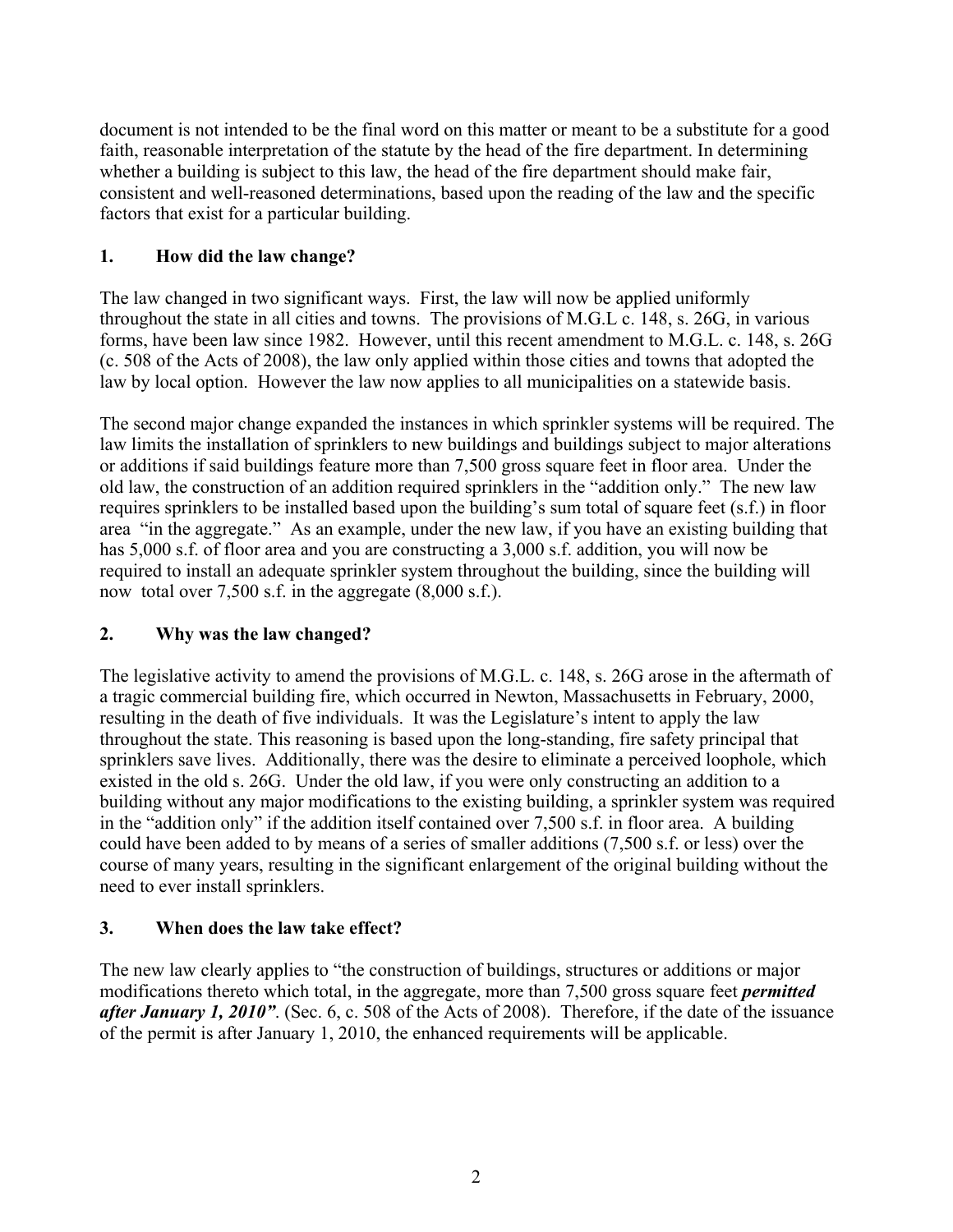### **4. What type of buildings or structures are covered by the law?**

The law, in general applies to "every building and structure…" and does not specify which particular use groups or building classifications are subject to the law. However the law does include several specific exemptions. The law does not apply to:

- Buildings or additions used for residential purposes;
- Rooms or areas of a telephone central office equipment building when such rooms or areas are protected with an automatic fire alarm system;
- Open-air parking structures, defined as: buildings, structures, or portions thereof, used for parking motor vehicles and having not less than twenty- five per cent of the total wall area open to atmosphere at each level, utilizing at least two sides of the structure; and
- Buildings used for certain agricultural purposes, as defined in M.G.L. c. 128 s. 1A.

Additionally, the statute contains some exceptions, if certain conditions or circumstances exist. They include:

- Buildings or structures, or certain areas of such buildings or structures, where the discharge of water would be an actual danger in the event of a fire, the head of the fire department shall permit the installation of such other fire suppressant systems as are prescribed by the state building code in lieu of automatic sprinklers; and
- No such sprinkler system shall be required unless sufficient water and water pressure exists.

It should also be noted that buildings owned by the Commonwealth are generally not subject to the provisions of s. 26G. In accordance with long standing case law and confirmed by a fairly recent Opinion of the Attorney General (No. 00/01-1), buildings owned by the state are not subject to the statutory requirements of laws such as s. 26G, unless there is express statutory language indicating that the state is subject to the law. However, buildings that are owned by state authorities or other similar entities created by the Legislature, may not necessarily be considered "state owned" and therefore exempt. In such situations, the particular statute creating the authority or entity should be reviewed by the head of the fire department with the assistance of the town attorney to determine if an exemption exists.

### **5. Does the law apply retroactively to all existing buildings, which are within the scope of the law?**

No, the Legislature intended to give some protection to owners of existing or older buildings against the large expense of installing sprinklers by requiring the installation only upon some triggering event. The law is only triggered if: (1) a new building or structure is constructed or (2)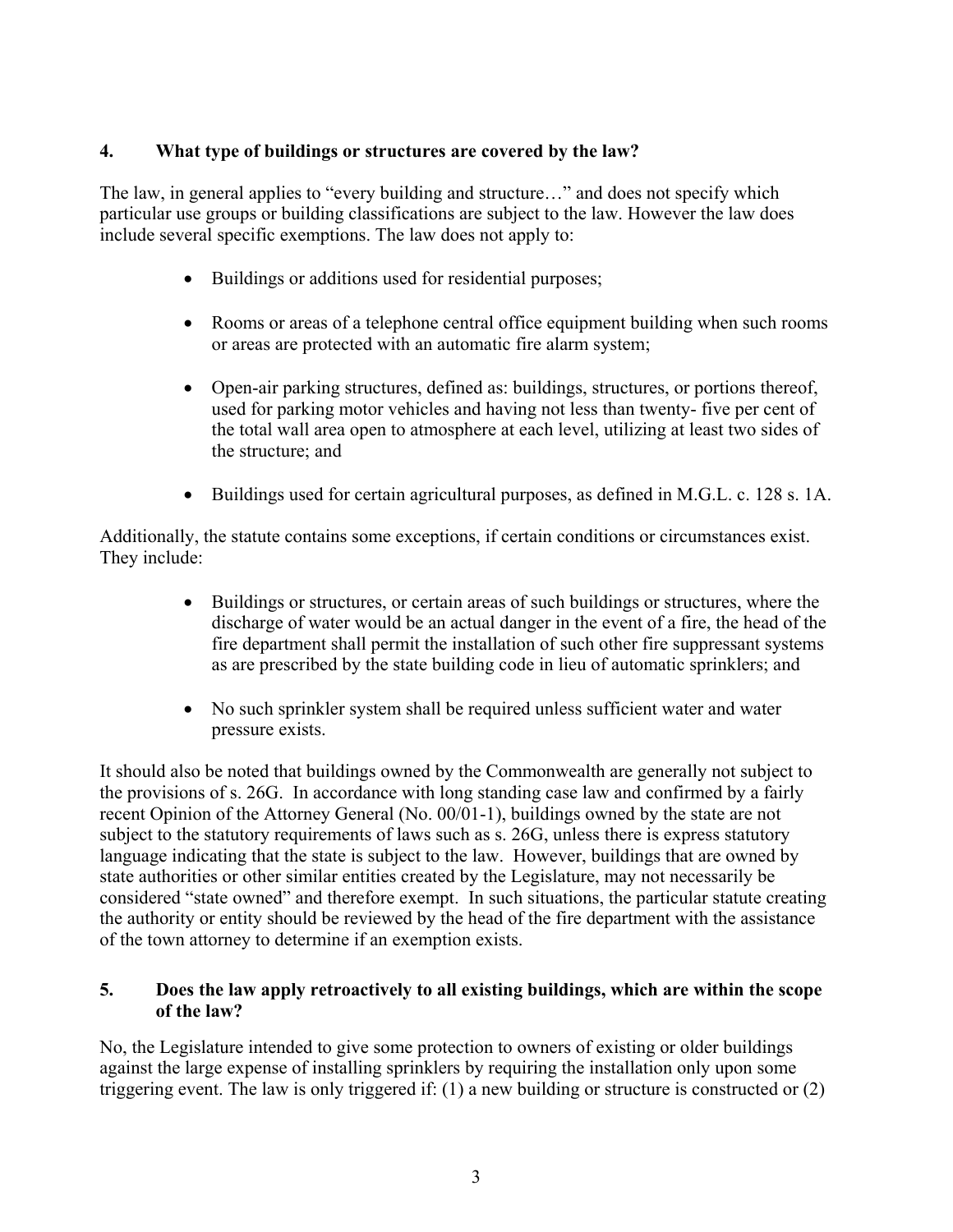an addition is built onto an existing building or structure or (3) major alterations or modifications are planned for an existing building. Additionally, it should be noted that the building must total more than 7,500 gross s.f. in floor area, in the "aggregate" (existing building and addition). In short, if you are not constructing a new building, adding onto an existing building or undertaking major alterations to an existing building, or if the building does not total more than 7,500 gross s.f. in the aggregate, you are not required to install sprinklers under this particular law.

#### **6. What method is used to determine if a building totals, in the aggregate, more than 7,500 gross square feet in floor area?**

The statute specifically states that for the purposes of this law, "the gross square footage of a building or structure shall include the sum total of the combined floor areas for all floor levels, basements, sub-basements and additions, in the aggregate, measured from the outside walls, irrespective of the existence of interior fire resistive walls, floors and ceilings". It should be noted that this calculation is unique and is somewhat different from the method used in the state building code, which in general, uses interior measurements to determine floor area.

### **7. Is a sprinkler system always necessary when there is an addition to a building, which is within the scope of the law?**

It will depend upon how large the building will be after the addition is built. If an addition is being constructed to an existing building and the addition creates a building with a combined total of more than 7,500 s.f. "in the aggregate", an adequate system of sprinklers will now be required throughout the building (addition and the existing building), without regard to the existence or extent of alterations, if any, to the previously existing building.

The legislative activity to amend the provisions of M.G.L. c. 148, s. 26G arose in the aftermath of a tragic commercial building fire, which occurred in Newton, Massachusetts in February 2000, resulting in the death of five individuals. The elimination of the limiting words "addition only," in the old law and the requirement that the square footage determination be conducted "in the aggregate", indicates the clear intent of the Legislature to require the enhanced sprinkler protection throughout the building when the building is added to and if the gross s.f. of the addition, combined with the existing building, totals more than 7,500 s.f. "in the aggregate." If the building, including the new addition, totals less than 7,500. s.f., sprinklers are not required under the provisions of this law.

#### **8. Is a sprinkler system always required if renovations are taking place in a building, which is within the scope of the law?**

This depends upon whether the renovations are considered *"major"* alterations or modifications, as those terms are used in the statute. The Board realizes that the determination to install sprinklers, is often difficult and should be decided on a case-by-case basis, based upon the unique characteristics of the building and the nature and extent of the work. However, the Board suggests that such decisions be made in a predictable and consistent manner throughout the Commonwealth. Therefore, the Board suggests that fire officials, in deciding if "major alterations or modifications" are taking place, should be guided by the Massachusetts Appeals Court case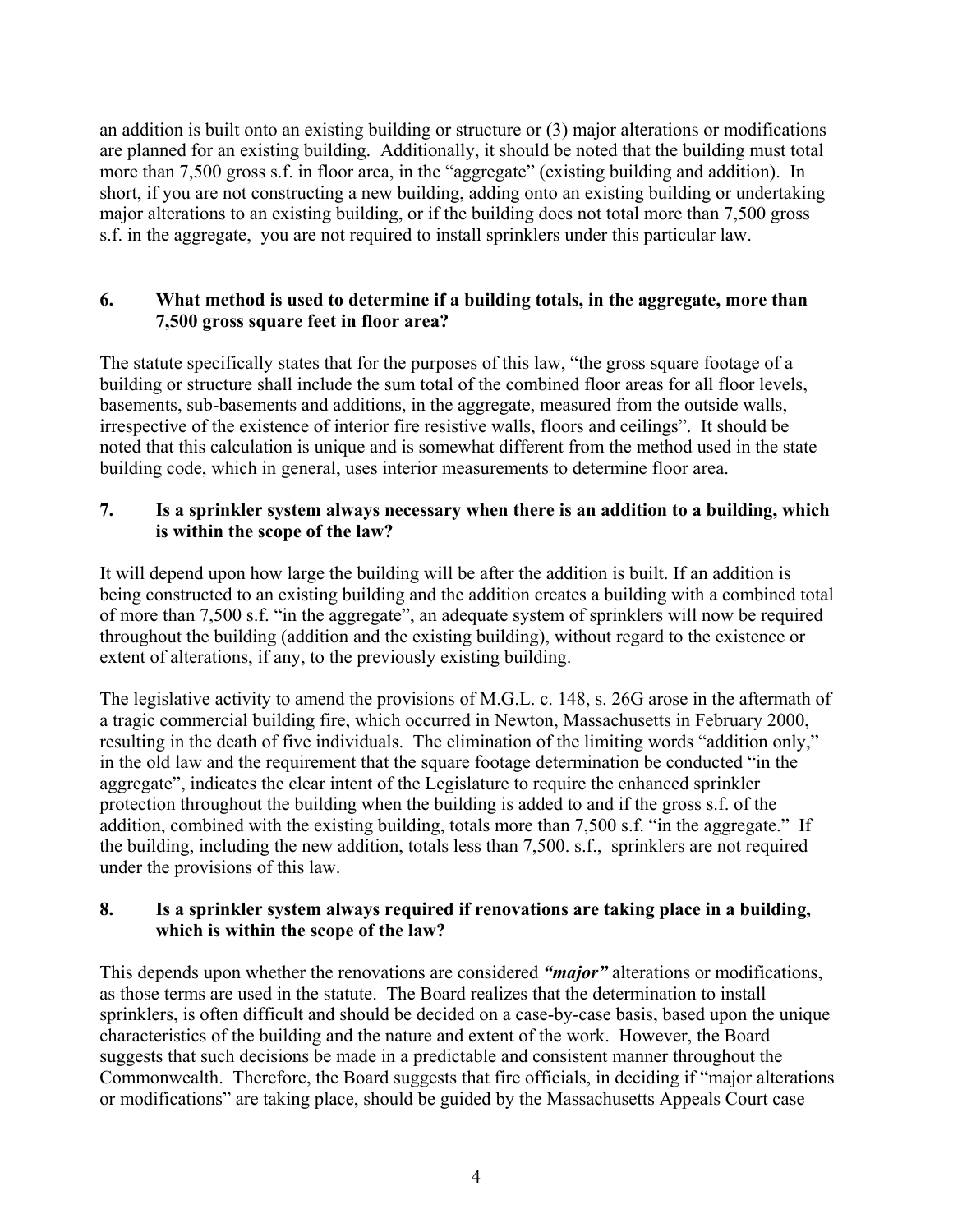### C*ongregation Beth Shalom & Community Center, Inc. v. Building Commissioner of Framingham et. Al., 27 Mass. App. Ct. 276 (1989).*

In this case, the Court discussed the meaning of the terms "major alterations" as those words are used in M.G.L. c. 148, s. 26G. (It should be noted that those terms remain in the law, notwithstanding the amendments to s. 26G) The Court said that the terms "major alterations" shall include "any work, not repairs, which is "major" in scope or expenditure, and which results in changes affecting a substantial portion of the building". In its decision, the Court looked at the nature of the planned work and would require sprinklers throughout the building if "the extra cost of installing sprinklers would be moderate in comparison to the total cost of the work contemplated…" or "if the physical work being done is of such scope that the additional effort to install sprinklers would be substantially less than would have been if the building were intact."

At this time, it is the intent of the Board to consider the following factors established in the Congregation Beth Shalom case, to determine whether "major" alterations or modifications are taking place, thus requiring sprinklers to be installed throughout a building in accordance with M.G.L. c. 148, s. 26G.

### **A. What is the nature of the actual work?**

- Is the planned physical work the type of work that would make the effort to install sprinklers substantially less than it would have been if the building were intact?
- Is the work merely minor repairs or cosmetic vs. major alterations? Examples of "major" alterations or modifications, include, but may not be limited to:
	- o The demolition or reconstruction of existing ceilings or installation of suspended ceilings;
	- o The removal and/or installation of sub flooring, not merely the installation or replacement of carpeting or finished flooring;
	- o The demolition and/or reconstruction or repositioning of walls or stairways or doorways; or
	- $\circ$  The removal or relocation of a significant portion of the building's HVAC, plumbing or electrical systems involving the penetration of walls, floors, or ceilings.

### **B. What is the scope of the work or cost/ benefit of sprinkler installation?**

This involves a review of the scope of the major alterations or modifications. Does it affect a substantial portion of the building? This requires a review to determine how much of the building is being affected by the work; **or** a determination that the cost of installing sprinklers is moderate in comparison to the total cost of the work.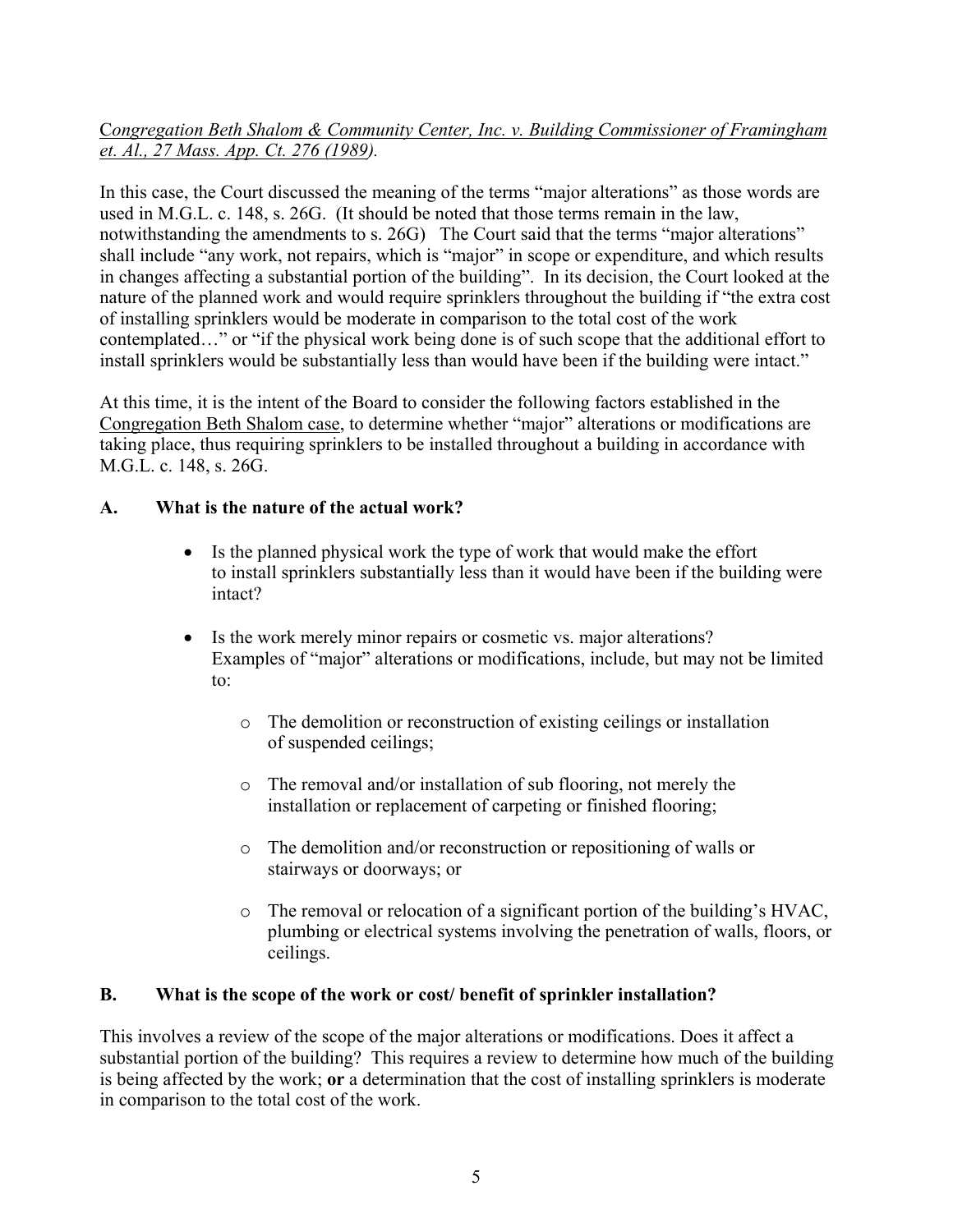To assist fire officials, building owners and construction project managers in making decisions, the Board has established the following two presumptions that may be used to determine if the scope or the cost of the planned alterations or modifications are "major" thus requiring sprinklers to be installed throughout a building.

- 1) Major alterations or modifications are reasonably considered major in scope when such work affects thirty-three (33) % or more of the "total gross square footage" of the building, calculated in accordance with section 26G.
- 2) Major alterations or modifications are reasonably considered major in scope or expenditure, when the total cost of the work (excluding costs relating to sprinkler installation) is equal to or greater then thirty-three (33) % of the assessed value of the subject building, as of the date of permit application.

It is the conclusion of the Board, at this time, that if the nature of the work is the type of work described in **A and** also meets at least one of the two presumptions described in **B** above, then it can be reasonable to conclude that the alterations or modifications are "Major", thus requiring sprinklers throughout the building.

The Board is aware that buildings and circumstances vary from one project to another and that it would be unreasonable to expect that a single set of criteria could reasonably apply to all situations. Therefore, this list of described factors is not necessarily all-inclusive, but is meant to provide a common sense guideline for fire departments and building owners to determine if a sprinkler system is probably required under the provisions of this particular law.

## **9. What if the work is not "major" in scope for this particular permitted project, but appears to be part of a long-range plan?**

If the specific permitted alterations or modifications are not considered "major," as described, but appear to be one phase of a series of modifications being conducted over a reasonably short period (i.e. 5 years or less), it may be reasonable to conclude that such work could be part of a long range project resulting in "major alterations" to the entire building, or a substantial portion of it, thus triggering the sprinkler requirements. Although this occurrence may be rare, fire officials should be aware of future and past recent projects to determine if there is a series of planned projects that, taken together, may be considered "major" alterations or modifications, which would trigger the sprinkler requirements.

### **10. The statute states that "no such sprinkler system shall be required unless sufficient water and water pressure exists". How is it determined if there is a lack of sufficient water and water pressure?**

This language, creating an apparent exemption for situations involving lack of sufficient water and water pressure, has remained unchanged in the new amendments. In determining cases in which this issue has been raised, the Board has been guided by the Massachusetts Appeals Court case of *Chief of the Fire Department of Worcester v. John Wibley, et al. 24 Mass. App. Ct. 912 (1987).*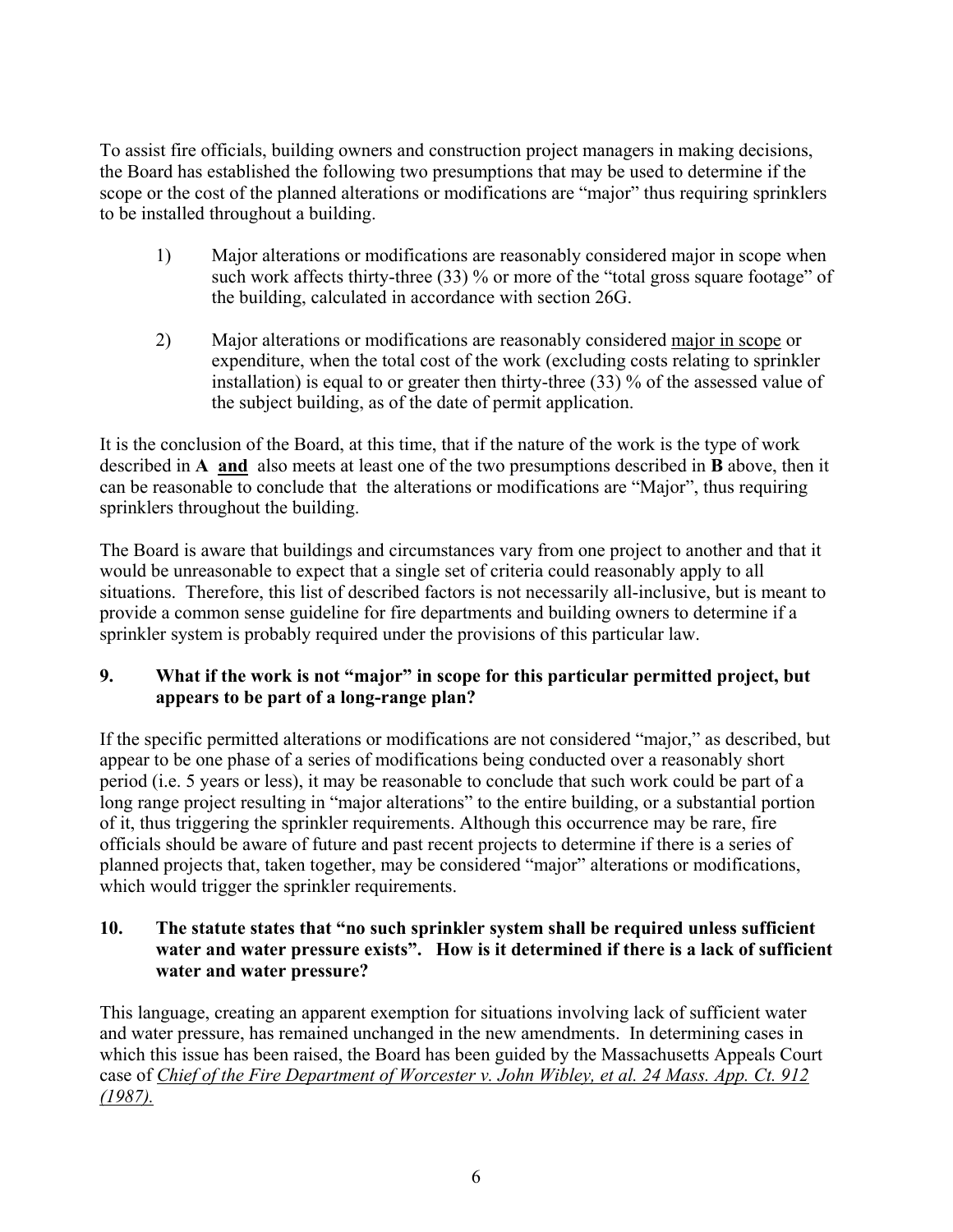In that case the court concluded that:

"The term "sufficient water and water pressure exists" means that the owner of a building or addition to which the statute applies must have access to a source of water sufficient to operate an adequate system of sprinklers, or the exemption applies. The source may be either on the land on which the new building or addition is constructed or off the land, provided that it is legally available to the owner of the building or addition."

In the Wibley case, the court, in agreeing with the fire chief, concluded that sufficient water and water pressure existed, notwithstanding the fact that the source of water was not on the owner's land, but was legally available by means of a connection requiring the excavation to a legally available water main located 500 yards away.

### **11. Who has the responsibility to enforce the sprinkler installation requirements of this new law?**

Under both the old and new version of M.G.L. c. 148, s. 26G, the head of the fire department is given the statutory authority to enforce the law.

## **12. What action should be taken by the head of the fire department at this time?**

It is recommended that the head of fire department coordinate with the local building official and confirm that the building official is aware of the new law, its applicability and the statute's unique method of determining a building's total floor area. Additionally, it is suggested that procedures be established to assure that the building official communicate to the appropriate fire department personnel the existence of construction activities to buildings in excess of 7,500 s.f., which may be subject to the provisions of M.G.L. c. 148, s.26G. Once the head of the fire department determines that a planned building construction project is subject to s. 26G, the building owner/construction manager should be informed of the determination and the reasons for it by a written notice signed by the head of the fire department. The notice should also contain the information about the ability to appeal such determination to the Commonwealth's Automatic Sprinkler Appeals Board within 45 days of the receipt of such notice.

### **13. How are appeals filed with the Board?**

The law allows for any person aggrieved by an interpretation, order, requirement or direction of the head of the fire department, (or the failure to so act) to file an appeal with the Automatic Sprinkler Appeals Board. Such appeals must be filed *within 45 days* after receiving service of notice of the head of the fire department's determination. The Board has a formal application form that must be completed by the person seeking the appeal. In addition to the application form, a detailed statement of the basis for the appeal, a copy of the chief's determination and an appeal application fee (\$100.00) must accompany each application. Automatic Sprinkler Appeals Board application forms may be obtained by calling: 978-567-3181 or on the web at [www.mass.gov/dfs](http://www.mass.gov/dfs) (right side of the page Mass. Automatic Sprinkler Appeals Board).